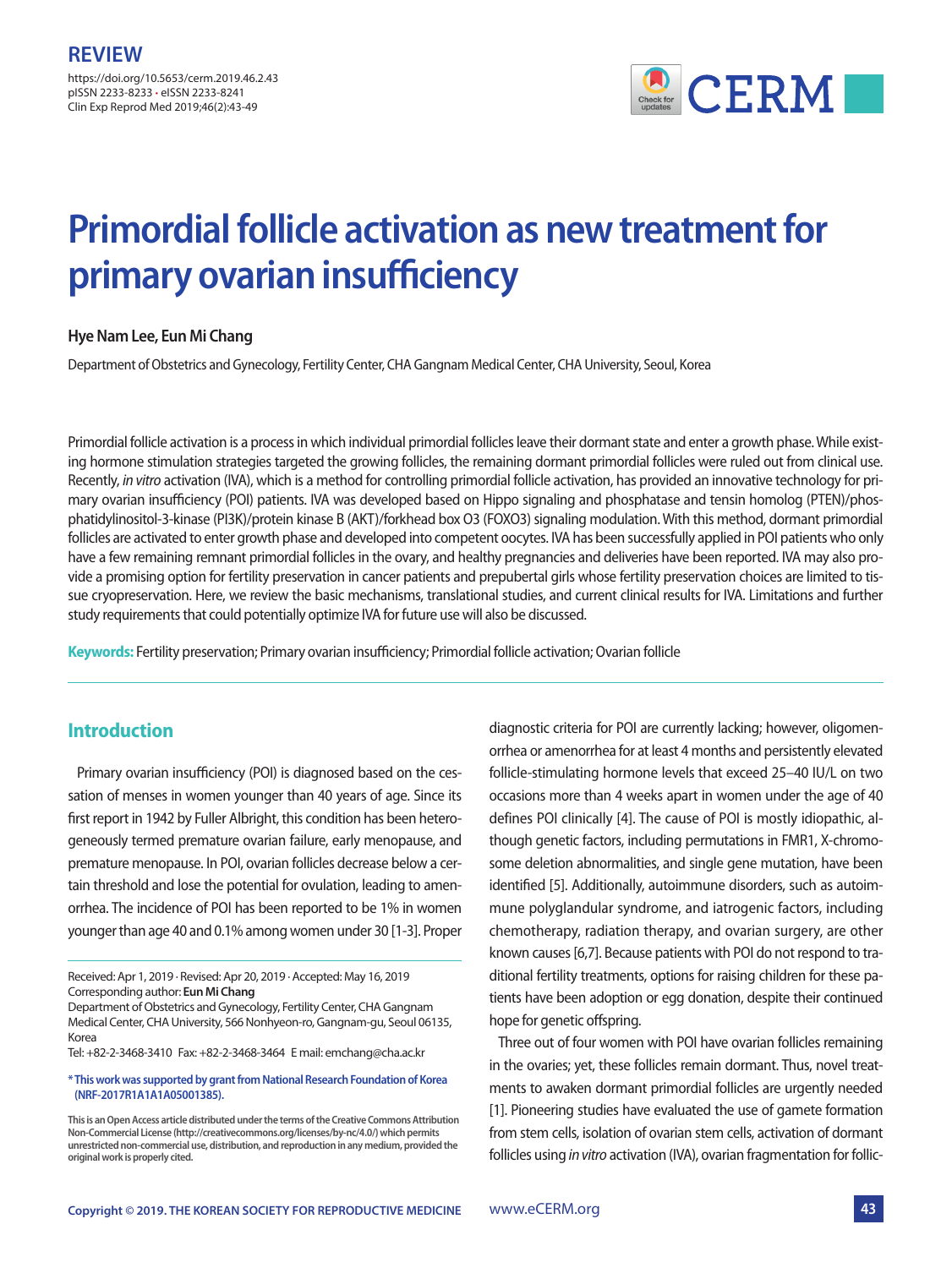ular activation (OFFA), stem cell ovarian transplantation, and injection of platelet-rich plasma. Among these methods, IVA has been successfully applied in humans with promising results. Here, we review IVA, a new potential treatment for POI patients.

## **Basic and translational studies for primordial follicle activation**

### **1. What maintains primordial follicle dormancy?**

Current hormonal stimulation strategies to induce multiple ovulations are only effective for the growing follicles, and the remaining dormant primordial follicles are therefore unable to be activated for potential clinical utility. While understanding the biological basis of primordial follicle activation is critical, the molecular mechanism underlying maintenance of either the dormant or activated states of primordial follicles is far from completely understood. It is known that multiple local factors and intracellular signaling pathways are involved. Multiple activators (BMP4/7, GDF-9, KIT-ligand, FGF2/7, insulin, GREM1/2, and LIF) and suppressors (AMH, LHX8, PTEN, Tsc1m/ TORC1, FOXO3a, YAP/Hippo signaling, and FOXL2) have been reported to be related to primordial follicle development [8-20]. Recently, focus has been placed on the phosphatase and tensin homolog (PTEN)/phosphatidylinositol-3-kinase (PI3K)/protein kinase B (AKT)/ forkhead box O3 (FOXO3) and Hippo signaling pathways.

### **2. Primordial follicle activation mechanism**

### **1) PTEN/PI3K/AKT/FOXO3 signaling pathway**

The PTEN/PI3K/AKT/FOXO3 pathway has been implicated as a major signaling pathway involved in cancer; however, biochemical and genetic studies in mice have revealed that this pathway also plays an important role in the regulation of dormancy and initial follicular activation in ovary. FOXO subclasses are transcription factors that have important roles in cell cycle arrest, apoptosis, and stress responses *in vitro* [21]. While disruption of the *FOXO1* gene results in embryonic lethality as a consequence of incomplete vascular development, deletion of the *FOXO3a* gene in a mouse model resulted in offspring that were viable and grossly indistinguishable from their littermate controls. FOXO3a-null females, however, showed age-dependent infertility and abnormal ovarian follicle development. These mice exhibited normal assembly of the primordial follicles followed by immediate global activation, resulting in ovarian hyperplasia, follicle depletion, premature ovarian failure, and infertility [22]. Within oocytes, FOXO3a is regulated by nucleocytoplasmic shuttling, essentially being imported into the nucleus during primordial follicle assembly and exported upon activation. Within the oocytes, FOXO3a may have a suppressive effect on initiation of follicular growth by affecting the mechanisms intrinsic to the ovary [21].

Oocyte-specific deletion of PTEN also caused global primordial follicle activation, similar to the phenotype induced by FOXO3a knock-



**Figure 1.** PTEN/PI3K/AKT/FOXO3 signaling and pathway modulators. RTK, receptor tyrosine kinase; PI3K, phosphatidylinositol-3-kinase; PIP2, phosphatidylinositol-4,5-bisphosphate; PIP3, phosphatidylinositol-3,4,5-trisphosphate; PDK1, phosphatidylinositol-dependent kinase 1; AKT, protein kinase B; P; phosphate group; FOXO3, forkhead box O3; PTEN, phosphatase and tensin homolog.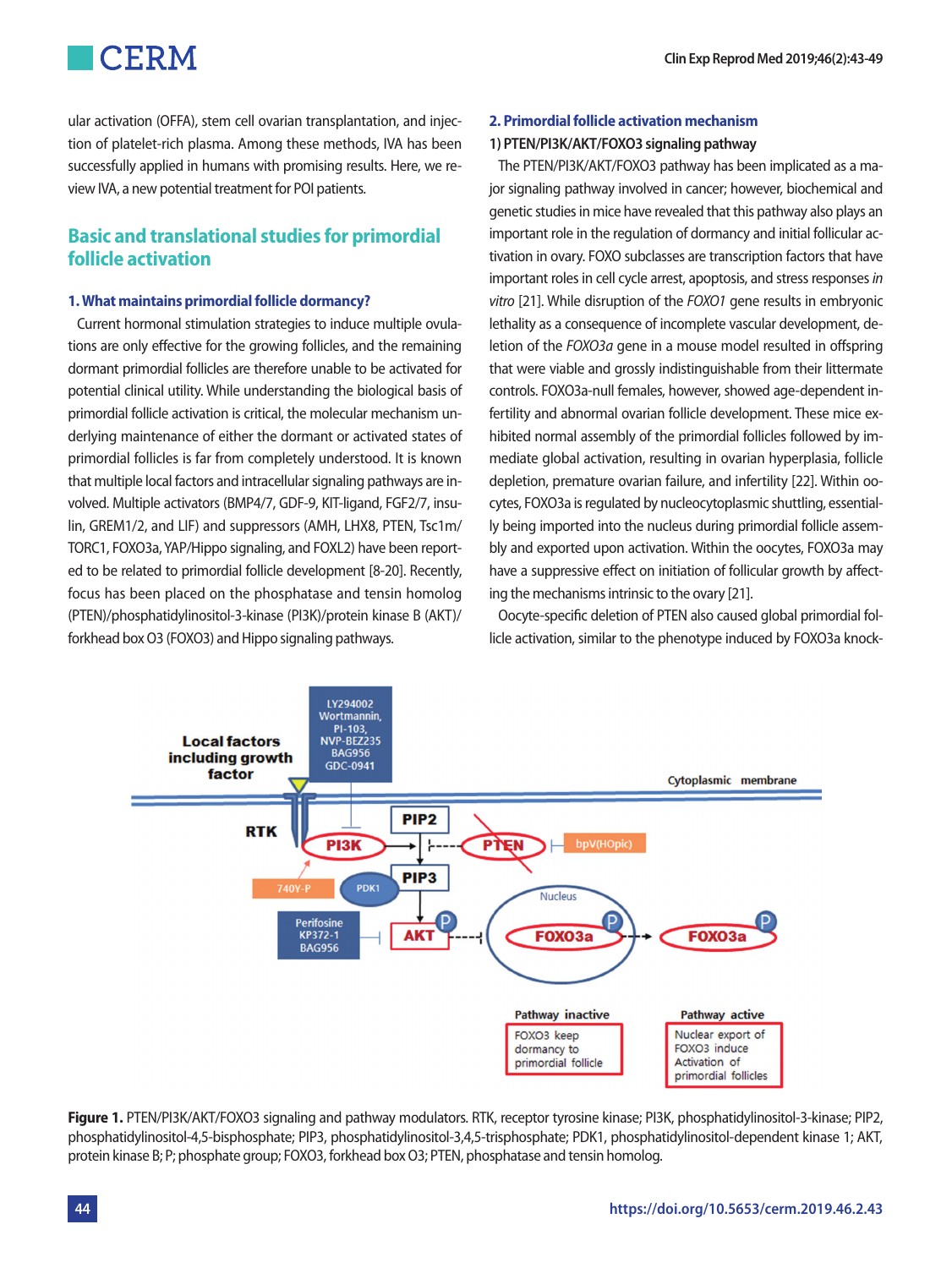out, and resulted in POI [23]. Interestingly, both the FOXO3- and the PTEN-knockout female mice are initially fertile, indicating that the deletion of either of the factors does not appear to disrupt subsequent steps of follicle maturation, ovulation, and fertilization. Another study utilizing pharmacological inhibition of PI3K showed that PVI3K suppressed the PTEN-knockout but not the FOXO3-knockout ovarian phenotype, suggesting that FOXO3 lies downstream of PTEN [24]. Furthermore, oocyte-specific ablation of PTEN resulted in PI3Kinduced conversion of secondary messenger phosphatidylinositol-4, 5-bisphosphate (PIP2) into phosphatidylinositol-3,4,5-trisphosphate (PIP3), which then activates phosphatidylinositol-dependent kinase 1 (PDK1), resulting in AKT activation [24]. Within the nucleus, AKT activation leads to FOXO3a hyperphosphorylation and nuclear export, thereby triggering primordial follicle activation. These findings suggest that hypoactivation or negative regulation of the PTEN/PI3K/ AKT/FOXO3 pathway may cause retardation of follicle activation and excessive primordial follicle atresia. On the contrary, inhibition of PTEN and activation of PI3K may cause activation of dormant follicles, since PTEN is a negative regulator of the PI3K/AKT signaling pathway. In addition, accumulating evidence shows that the PTEN/PI3K/AKT/ FOXO3 pathway is responsible for chemotherapy-induced POI [25] and that chronic stress and bisphenol A are related to pathway modulation [26,27]. Numerous inhibitors and activators directed against either individual or multiple components of this pathway have already been developed, based on the primary importance of modulating this pathway for cancer treatment (Figure 1) [28]. Currently, several PI3K/AKT/mammalian target of rapamycin (mTOR) modulating agents, primarily agents to induce pathway inhibition, have been identified. LY294002 and wortmannin, which are the best characterized inhibitors, prevent ATP binding and activation of PI3K. Both induce apoptosis of cancer cells and rescue drug sensitivity [29,30]. Perifosine is a water-soluble synthetic alkylphosphocholine with oral bioavailability, and this agent inhibits AKT, reduces cell proliferation, and induces apoptosis in a wide variety of cancers [31]. Rapamycin is an mTOR inhibitor that results in inhibition of proliferation and sensi-

**Table 1.** Core Hippo signaling pathway in *Drosophila* and human

| <b>Drosophila</b>                              | Human          |
|------------------------------------------------|----------------|
| Ste20-like protein kinase Hippo (Hpo)          | <b>MST1-2</b>  |
| WW domain-containing protein Salvador (Sav),   | SAV1/WW45      |
| NDR family protein kinase Warts (Wts)          | <b>LATS1-2</b> |
| Adaptor protein Mob as tumor suppressor (Mats) | MOBKL1A-B      |
| Yorkie (Yki)                                   | YAP, TAZ       |

NDR, nuclear Dbf3-related; MST1-2, mammalian sterile 20-like kinase-1; SAV1, protein salvador homolog 1; LATS1-2, large tumor suppressor kinase 1-2; MOBKL1A-B, Mps one binder kinase activator-like 1A-B; YAP, yes-associated protein; TAZ, YAP and transcriptional coactivator with PDZ-binding motif.

tization to chemotherapeutic agents, and a recent study suggested that rapamycin can inhibit the excessive activation of primordial follicles in PTEN-knockout rat ovaries, reducing follicle consumption and maintaining ovarian reserve [32]. It has also been suggested that administration of PI3K/AKT/mTOR inhibitors can give rise to potentially life-threatening adverse events, such as pneumonitis and others [33]. While these PI3K/AKT/mTOR inhibitors have been developed for therapeutic use, very few PI3k/AKT/mTOR activators have been identified, since activation of this signaling pathway has been demonstrated to induce malignancies, be associated with poor prognosis, and enhance drug resistance after cancer treatment [28]. Nonetheless, PTEN inhibitors, such as bisperoxovanadium (HOpic), bpV (HOpic), have been shown to effectively activate primordial follicles without any known side effects.

#### **2) Hippo signaling pathway**

First discovered in genetic screens for tumor suppressors in Drosophila, the Hippo signaling pathway is a conserved regulator of organ size, halting organ growth at the appropriate time during development and regeneration [34]. Central to this pathway is a kinase cascade that leads from the tumor suppressor Hippo (MST1 and MST2 in mammals) to the oncoprotein Yorkie (yes-associated protein [YAP] transcriptional coactivator with PDZ-binding motif [TAZ] in mammals), which is a transcriptional coactivator of target genes involved in cell proliferation and survival (Table 1). Activation of YAP/TAZ signaling results in increased expression of intercellular signaling protein (CCN; CYR61, connective tissue growth factor [CTGF], and



**Figure 2.** Hippo signaling activation after actin polymerization. P, phosphate group; TEAD, TEA domain family member; BIRC, baculoviral inhibitors of apoptosis repeat containing.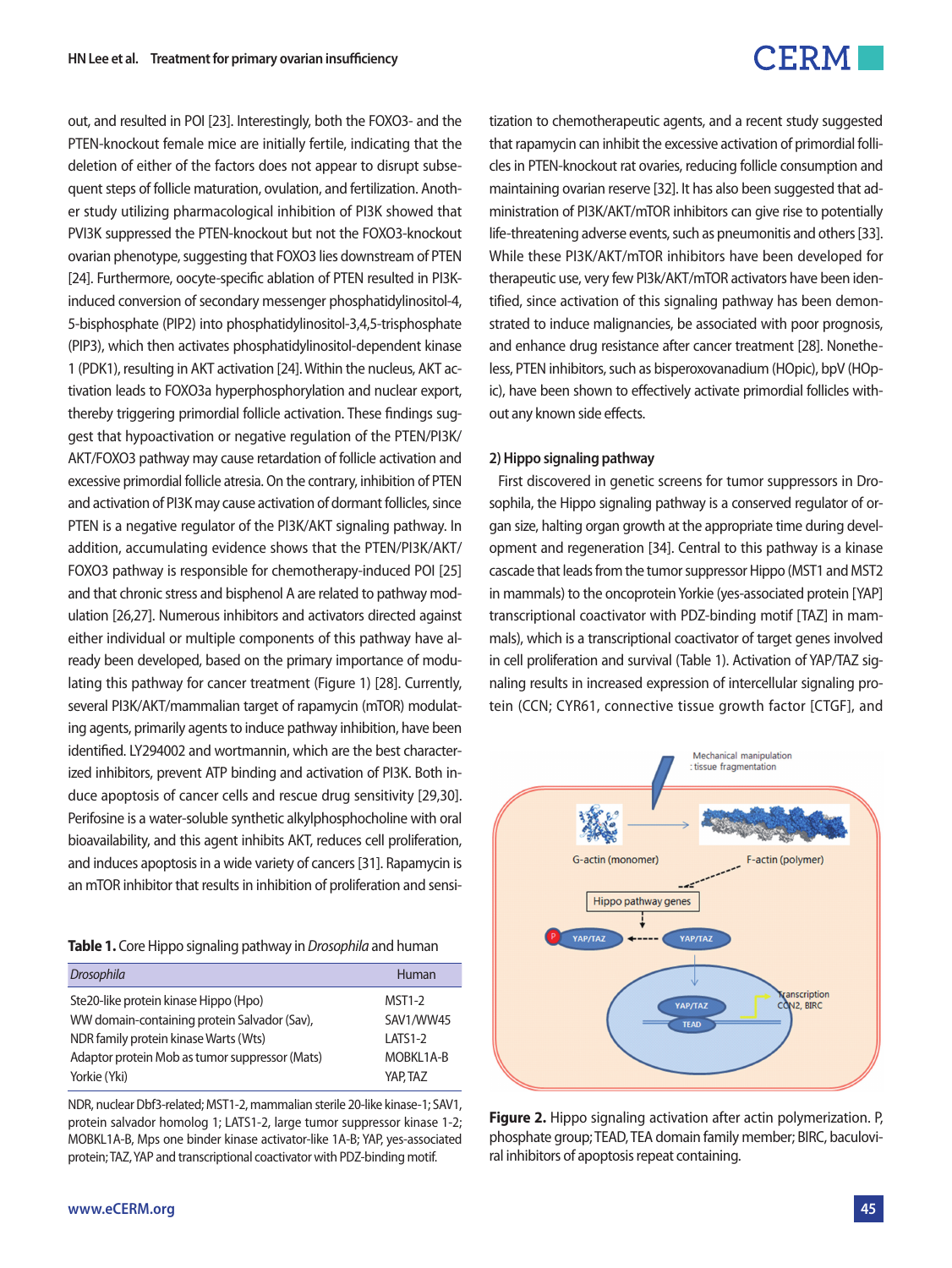nephroblastoma overexpressed [NOV] proteins) [35]. The Hippo pathway, however, actively prevents aberrant tissue growth by deactivating YAP/TAZ and other transcription factors via phosphorylation.

Dysregulation of Hippo signaling leads to development of various human diseases, including cancer development. In the ovary, Hippo signaling specifically prevents activation of primordial follicles. Mechanical manipulation of ovarian tissue by cutting this tissue into cubes can disrupt this pathway (Figure 2), as ovarian fragmentation changes intercellular tension and facilitates conversion of globular actin (monomer) to fibrous actin (polymer) and this actin polymerization process disrupts Hippo pathway-related genes. Decreasing phospho-YAP (pYAP) levels in concert with increased nuclear localization of YAP leads to increased CCN growth factors and baculoviral inhibitors of apoptosis repeat containing apoptosis inhibitors, which promote follicle growth [35-37].

### **3. Murine studies of primordial follicle activation**

Several murine models have demonstrated successful application of AKT stimulation drugs and Hippo signaling disruption on primordial follicle activation [35-38]. Adhikari et al. [36] treated neonatal mouse ovaries with the PTEN inhibitor bpV (HOpic) to generate mature oocytes and confirmed its safety by monitoring the second generation of progeny. Li et al. [37] administered a combination treatment of bpV and 740YP, a PI3K activator, and reported the live birth of healthy pups from cotreated juvenile ovaries transplanted into adult hosts. Kawamura et al. [38] also showed successful live births of mouse pups after allotransplantation of mature follicles activated by fragmentation of day 10 mouse ovaries followed by treatment with a combination of PTEN inhibitor and PI3K activation. Similarly, the same experimental animals underwent xenotransplantation with human ovarian cortical tissue. In this study, human cortical strips that contained secondary and smaller follicles were incubated with AKT stimulators and engrafted into immunodeficient mice. Within 4 weeks, antral follicles were detected, demonstrating rapid follicle growth. These studies suggest the possibility for clinical application of PI3K/PTEN signaling modulation in patients with diminished ovarian reserve.

### **Clinical application of primordial follicle activation**

Recently, primordial follicle activation technology has been successfully translated for human patients, and estimates suggest that more than 10 live births have occurred (Table 2) [38-41]. The first clinical protocol suggested by Kawamura and colleagues was IVA. For this procedure, POI patients underwent laparoscopic oophorectomy, and harvested ovarian cortical tissue containing residual follicles was dissected and cut into small strips ( $1 \times 1$  cm<sup>2</sup>,  $1-2$ -mm thickness). Using 10% of each ovarian strip, the presence of residual follicles was detected by histologic analysis, while the remaining tissue strips were cryopreserved by a vitrification technique. Ovarian cortical strips with confirmed presence of residual follicles were than thawed and further fragmented into  $1-2$ -mm<sup>2</sup> cubes before IVA drug treatment with 30 mM bpV, a PTEN enzyme inhibitor, and 150 mg/mL

**Table 2.** Previously reported cases with primordial follicle activation in POI

| <b>Study</b>                                                     | Procedure<br>type                        | No. of<br>patients | <b>Inclusion</b><br>criteria                    | Residual<br>follicle<br>visualized/total | <b>Follicle</b><br>growth/<br>total | Mature<br>oocyte/<br>total | Pregnancy/<br>total (method) | Live birth<br>rate  |
|------------------------------------------------------------------|------------------------------------------|--------------------|-------------------------------------------------|------------------------------------------|-------------------------------------|----------------------------|------------------------------|---------------------|
| Kawamura et al. [38]                                             | <b>IVA</b>                               | 27                 | POI<br>Amenorrhea $>1$ yr<br>$FSH > 40$ mlU/mL  | 13/27                                    | 8/27                                | 5/27                       | $2/27$ (IVF)                 | 1:27                |
| Suzuki et al. [39]                                               | <b>IVA</b>                               | 10                 | POI<br>Amenorrhea $>$ 4 mo<br>$FSH > 35$ mlU/mL | 7/10                                     | 1/10                                | 1/10                       | $1/10$ (IVF)                 | 1:10                |
| Zhai et al. [40]                                                 | <b>IVA</b> with fresh<br>tissue transfer | 14                 | POI<br>Amenorrhea $>1$ yr<br>$FSH > 35$ mlU/mL  | 7/14                                     | 6/14                                | 4/14                       | $1/14$ (IVF)                 | 1:14                |
| Fabregues et al. [41]                                            | IVA with drug free                       |                    | POI<br>Amenorrhea $>2$ yr<br>FSH 89.9 mIU/mL    | 1/1                                      |                                     | 3/Unknown 2/Unknown        | $1/1$ (IVF)                  | 24 Weeks<br>ongoing |
| Pellicer et al. (2017) <sup>a)</sup>                             | <b>OFFA</b>                              | 14                 | POI                                             | Unknown                                  | Unknown                             | <b>Unknown</b>             | 3/14 (Natural)               | 3:14                |
| Kawamura et al.<br>(2018, including initial study) <sup>a)</sup> |                                          | >100               | POI                                             | <b>Unknown</b>                           | 10 (IVF)                            | 6                          | $6$ (IVF)                    | 6: > 100            |

POI, primary ovarian insufficiency; IVA, *in vitro* activation; FSH, follicle-stimulating hormone; IVF, *in vitro* fertilization; OFFA, ovarian fragmentation for follicular activation.<br><sup>a)</sup>Unofficial data are from conference presentations of stated scientists.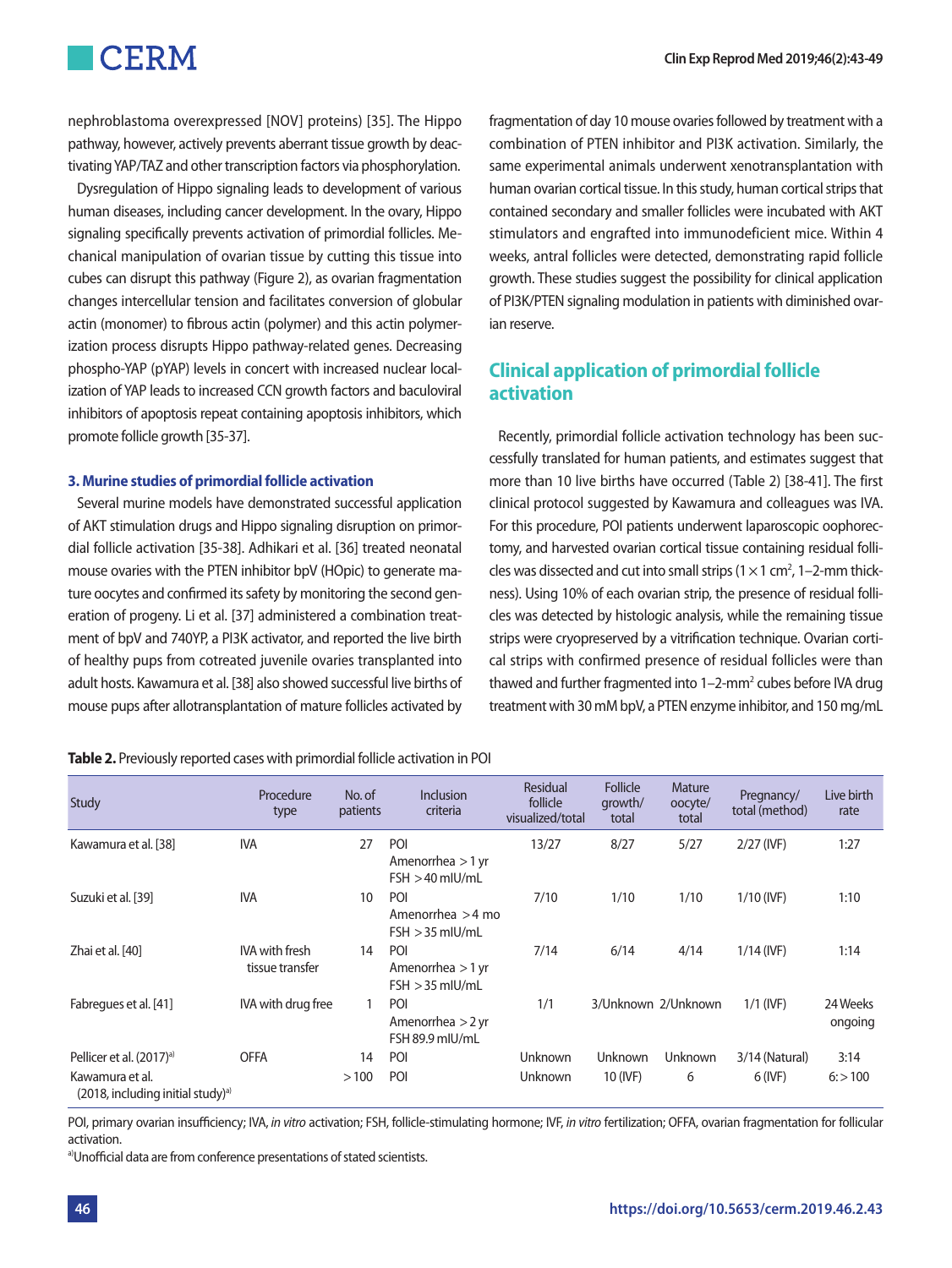740YP, a PI3K stimulator, for 24 hours followed by incubation with 740YP alone for another 24 hours. Then, the ovarian fragments were thoroughly washed with warmed cultured medium and auto-transplanted beneath the serosa of fallopian tubes. A total of 27 POI patients were initially recruited for laparoscopic oophorectomy, resulting in two pregnancies and 1 healthy delivery [39]. More recently, Zhai et al. [40] reported a single successful delivery after simplified IVA by grafting fresh ovarian tissue, and Fabregues et al. [41] reported another successful delivery without the use of PTEN/PI3K/AKT/ FOXO3 signaling modulators.

As mentioned for murine studies, fragmentation of ovarian tissues activates the primordial follicles even in the absence of further signaling modulation, and thus, OFFA has been used for POI treatment. This protocol excludes IVA drug treatment. Together with infusion of bone marrow-derived stem cells into ovarian artery, Pellicer et al. (Spain) reported three natural pregnancies in POI patients; however, these results have not been officially published.

### **Limitations and further applications for primordial follicle activation**

While IVA offers promise for POI patients, its success rate has presented a challenge. Considering that natural pregnancy rate after long-term follow-up of POI patients receiving hormone replacement therapy reaches approximately 1.5%–5%, pregnancy rate after IVA is relatively disappointing [42]. However, the pregnancy rate following *in vitro* fertilization in its early days only reached 9%. Thus, while IVA technology is innovative, there is still considerable room for clinical improvement.

Another concern following IVA is the possibility of carcinogenic or other deleterious effects of IVA drugs. The PI3K/AKT pathway is frequently activated in human cancers, and although no cancer development following IVA has been reported, we should remain cautious about its clinical application due to the ability of the synthetic IVA drugs to modulate a well-known molecular cancer pathway. Additionally, a recent study suggested that inhibition of PTEN via a synthetic inhibitor may result in activation of primordial follicles but may compromise the development of the growing follicle [43]. In addition to the risks of the IVA drugs, there are other limitations of this technique. IVA technology involves at least one laparoscopic surgery, which is fairly extensive. Epigenetic studies of embryos and the health of the baby following IVA have yet to be confirmed. Thus, future endeavors should investigate safer and more effective methods for IVA and discover additional physiologic candidates for the modulation of the PTEN/PI3K/AKT/FOXO3 signaling pathway. In this respect, recent success regarding complete *in vitro* development of oocytes derived from human ovarian tissue that contained primordial/

unilaminar follicles is quite encouraging. Until recently, a culture system that could support complete growth from the earliest stages of human follicle development through metaphase II had not been reported. McLaughlin et al. [44] however, recently described such a four-step culture system. In this report, full *in vitro* culture of the follicle took only 21 days, which is extremely fast compared to *in vivo* systems. Confocal microscopy analysis of those oocytes revealed abnormally large polar bodies, suggesting that further optimization remains to be achieved [44]. In the future, combining IVA with a complete *in vitro* culture system to achieve pregnancy may abrogate the need for surgery and minimize the risk for cancer development.

In addition to hope for POI patients, IVA offers a promising option for fertility preservation in cancer patients and prepubertal girls. For patients who are not candidates for oocyte and embryo cryopreservation, the use of IVA to activate primordial follicles may increase the effectiveness of ovarian tissue freezing by maximizing the number of oocytes available [45]. Additionally, the ability to recruit these dormant follicles into the pool of activated follicles and support their complete development *in vitro* would help to obtain a greater number of competent oocytes for assisted reproduction techniques, thus improving the chance of pregnancy especially for poor responders [46].

### **Conclusion**

IVA represents innovative technology for POI patients. Based on primordial follicle activation using tissue fragmentation and PTEN/PI3K/ AKT/FOXO3 signaling modulation, this technique has been successfully applied for POI patients, resulting in healthy deliveries. Furthermore, IVA may provide a promising option for fertility preservation in cancer patients and prepubertal girls, whose fertility preservation choices are limited to tissue cryopreservation. The use of IVA as a treatment for POI remains highly experimental with limited data on outcomes and a requirement for invasive procedures. Additionally, low pregnancy rates and possible carcinogenic effects following IVA require special caution. Thus, IVA should be performed only under approval of an Institutional Review Board to ensure patient safety. In the future, a better understanding of the mechanism underlying primordial follicle activation, improvements in culture and tissue transplantation technology, and development of safer physiologic IVA drugs may help to optimize this new technology, yielding better clinical outcomes for patients.

## **Conflict of interest**

No potential conflict of interest relevant to this article was reported.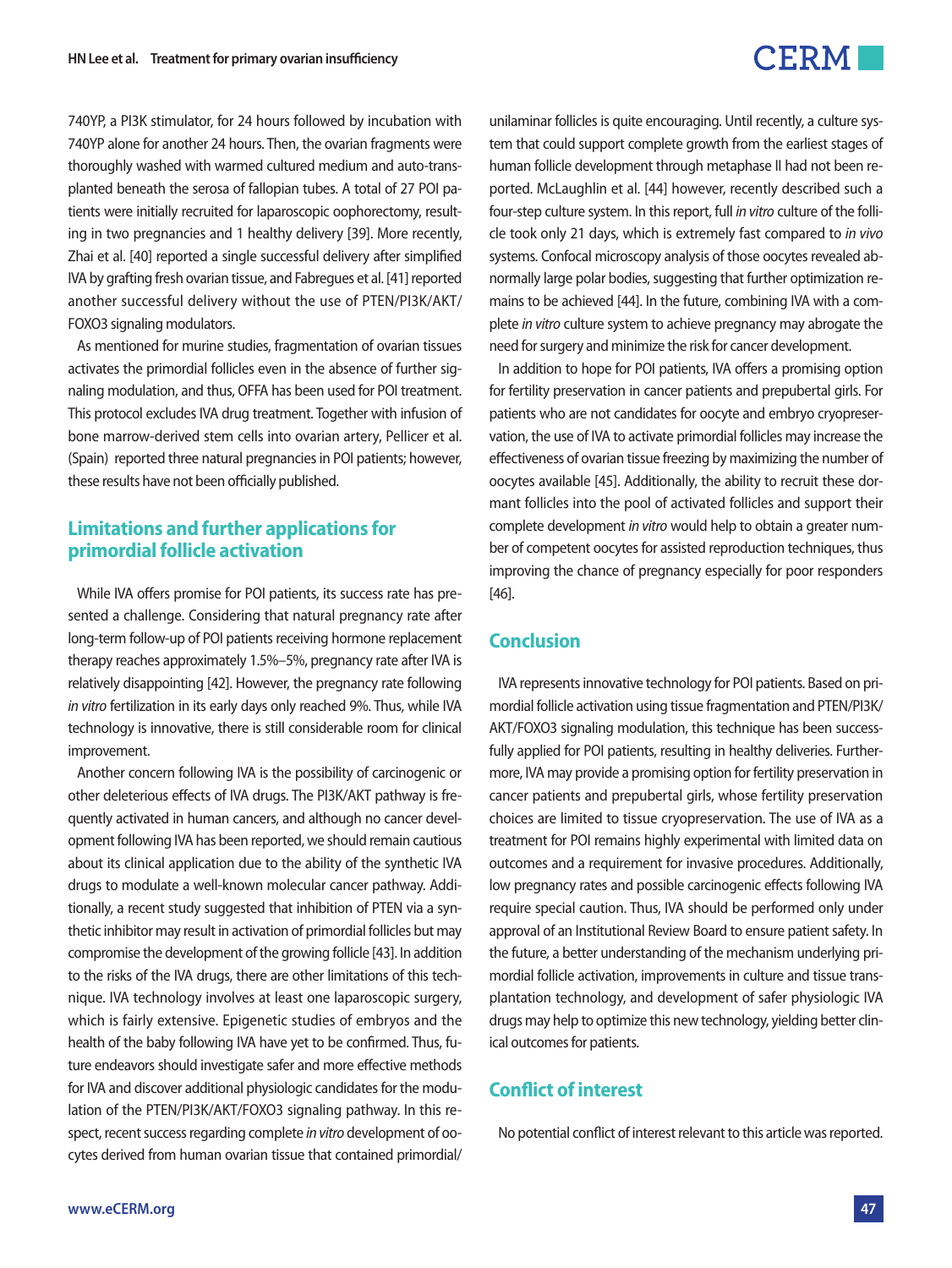

## **ORCID**

Hye Nam Lee https://orcid.org/0000-0002-8427-4150 Eun Mi Chang https://orcid.org/0000-0001-9256-5057

## **Author contributions**

Conceptualization, Data curation, Funding acquisition, Formal analysis, Methodology, Project administration, & Visualization: EMC. Writing - original draft: HNL, EMC. Writing - review & editing: HNL, EMC.

## **References**

- 1. De Vos M, Devroey P, Fauser BC. Primary ovarian insufficiency. Lancet 2010;376:911-21.
- 2. Coulam CB, Adamson SC, Annegers JF. Incidence of premature ovarian failure. Obstet Gynecol 1986;67:604-6.
- 3. Nelson LM. Clinical practice: primary ovarian insufficiency. N Engl J Med 2009;360:606-14.
- 4. European Society for Human Reproduction and Embryology (ES-HRE) Guideline Group on POI, Webber L, Davies M, Anderson R, Bartlett J, Braat D, et al. ESHRE guideline: management of women with premature ovarian insufficiency. Hum Reprod 2016;31: 926-37.
- 5. Cordts EB, Christofolini DM, Dos Santos AA, Bianco B, Barbosa CP. Genetic aspects of premature ovarian failure: a literature review. Arch Gynecol Obstet 2011;283:635-43.
- 6. Haller-Kikkatalo K, Uibo R, Kurg A, Salumets A. The prevalence and phenotypic characteristics of spontaneous premature ovarian failure: a general population registry-based study. Hum Reprod 2015;30:1229-38.
- 7. Woad KJ, Watkins WJ, Prendergast D, Shelling AN. The genetic basis of premature ovarian failure. Aust N Z J Obstet Gynaecol 2006;46:242-4.
- 8. McGee EA, Hsueh AJ. Initial and cyclic recruitment of ovarian follicles. Endocr Rev 2000;21:200-14.
- 9. Skinner MK. Regulation of primordial follicle assembly and development. Hum Reprod Update 2005;11:461-71.
- 10. Adhikari D, Flohr G, Gorre N, Shen Y, Yang H, Lundin E, et al. Disruption of Tsc2 in oocytes leads to overactivation of the entire pool of primordial follicles. Mol Hum Reprod 2009;15:765-70.
- 11. Ding X, Zhang X, Mu Y, Li Y, Hao J. Effects of BMP4/SMAD signaling pathway on mouse primordial follicle growth and survival via up-regulation of Sohlh2 and c-kit. Mol Reprod Dev 2013; 80:70-8.
- 12. Lee WS, Otsuka F, Moore RK, Shimasaki S. Effect of bone morphogenetic protein-7 on folliculogenesis and ovulation in the

rat. Biol Reprod 2001;65:994-9.

- 13. Tang K, Yang WC, Li X, Wu CJ, Sang L, Yang LG. GDF-9 and bFGF enhance the effect of FSH on the survival, activation, and growth of cattle primordial follicles. Anim Reprod Sci 2012;131: 129-34.
- 14. Huang EJ, Manova K, Packer AI, Sanchez S, Bachvarova RF, Besmer P. The murine steel panda mutation affects kit ligand expression and growth of early ovarian follicles. Dev Biol 1993;157: 100-9.
- 15. Yoshida H, Takakura N, Kataoka H, Kunisada T, Okamura H, Nishikawa SI. Stepwise requirement of c-kit tyrosine kinase in mouse ovarian follicle development. Dev Biol 1997;184:122-37.
- 16. Kezele PR, Nilsson EE, Skinner MK. Insulin but not insulin-like growth factor-1 promotes the primordial to primary follicle transition. Mol Cell Endocrinol 2002;192:37-43.
- 17. Nilsson EE, Larsen G, Skinner MK. Roles of Gremlin 1 and Gremlin 2 in regulating ovarian primordial to primary follicle transition. Reproduction 2014;147:865-74.
- 18. Nilsson EE, Kezele P, Skinner MK. Leukemia inhibitory factor (LIF) promotes the primordial to primary follicle transition in rat ovaries. Mol Cell Endocrinol 2002;188:65-73.
- 19. Durlinger AL, Kramer P, Karels B, de Jong FH, Uilenbroek JT, Grootegoed JA, et al. Control of primordial follicle recruitment by anti-Mullerian hormone in the mouse ovary. Endocrinology 1999;140:5789-96.
- 20. Bonnet A, Cabau C, Bouchez O, Sarry J, Marsaud N, Foissac S, et al. An overview of gene expression dynamics during early ovarian folliculogenesis: specificity of follicular compartments and bidirectional dialog. BMC Genomics 2013;14:904.
- 21. Hosaka T, Biggs WH 3rd, Tieu D, Boyer AD, Varki NM, Cavenee WK, et al. Disruption of forkhead transcription factor (FOXO) family members in mice reveals their functional diversification. Proc Natl Acad Sci U S A 2004;101:2975-80.
- 22. Castrillon DH, Miao L, Kollipara R, Horner JW, DePinho RA. Suppression of ovarian follicle activation in mice by the transcription factor Foxo3a. Science 2003;301:215-8.
- 23. Reddy P, Liu L, Adhikari D, Jagarlamudi K, Rajareddy S, Shen Y, et al. Oocyte-specific deletion of Pten causes premature activation of the primordial follicle pool. Science 2008;319:611-3.
- 24. John GB, Gallardo TD, Shirley LJ, Castrillon DH. Foxo3 is a PI3Kdependent molecular switch controlling the initiation of oocyte growth. Dev Biol 2008;321:197-204.
- 25. Chang EM, Lim E, Yoon S, Jeong K, Bae S, Lee DR, et al. Cisplatin induces overactivation of the dormant primordial follicle through PTEN/AKT/FOXO3a pathway which leads to loss of ovarian reserve in mice. PLoS One 2015;10:e0144245.
- 26. Xu M, Sun J, Wang Q, Zhang Q, Wei C, Lai D. Chronic restraint